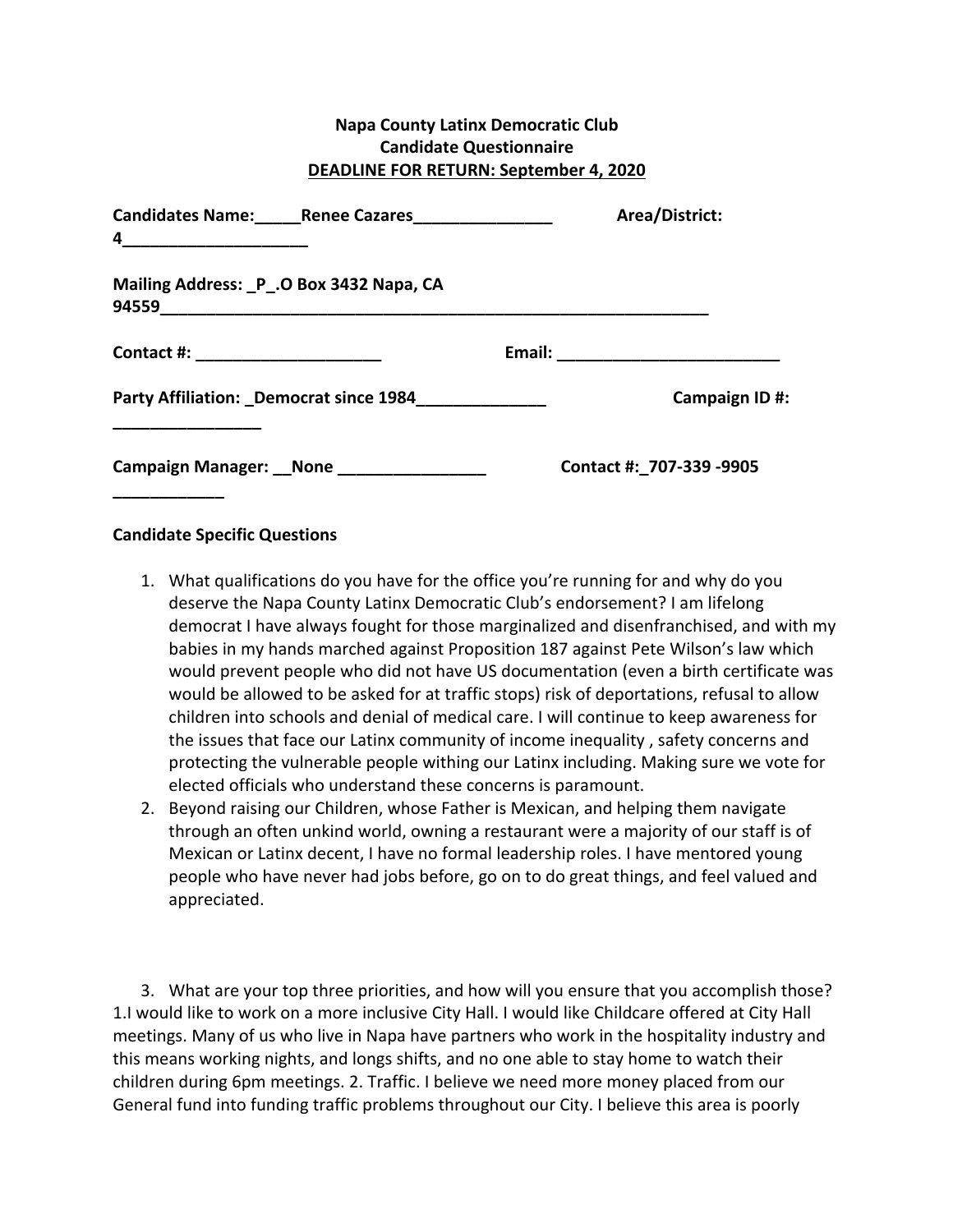funded but with our growing population, we need more spent in traffic calming methods. 3. Campaign finance reform by setting limits on donations from large corporations and grants to people who run grassroots campaigns in our Community. **Issues**

4. Latinx community members are often deemed essential workers, what will you do to mitigate the effects essential workers suffer during this pandemic, including your employees? I have checked in with all my employees to understand their needs during this time, and have made sure that they are doing okay in whatever ways, we have picked up insurance for spouses who have lost their jobs or added money to paychecks. I would prefer all people who are working in high risk jobs to receive hazard pay or be able to stay home if possible until the pandemic is over. Also I believe in helping employees with college books and tuition as well as any fees associated with the DACA renewal process.

5. How will you tackle the next upcoming natural and public health disaster and how will this plan actively engage the Latinx Community? What is your plan to ensure that disaster planning is culturally competent and provides language access? We can always improve on anything . We need more people in the field who speak Spanish to people able to work the hotlines during crisis. As a member of COAD I understand we need people on the ground to assist and inform non English speaking people in our community quickly and comforting. Also, we need more volunteers in general, and even people who can deliver food to homes where people can not travel is important, and this just takes willing people who care.

6. What is your stance on Black Lives Matter? How do you link this movement to the needs of the Latinx community? Black Lives Matter can be linked to any community that has the risk of being marginalized. In Napa Valley, BLM would definitely encompass the treatment of our essential workers tied to the hospitality industry, who need better housing and health insurance. I believe all grape growers in our Valley should be required to cover their workers health insurance or be penalized.

7. What is your stance on re-appropriating police funding? What does this mean to you in your role and what policies will you pursue to address this call to action? I believe this means making sure money goes toward training and oversight. We need to make sure that our police department has the funds to properly train their staff in cultural and ethnic awareness, de escalation techniques, and have measures in place to oversee that the police force is in full compliance in proper treatment of suspects while out in the field.

8. Families of all ranges continue leaving our community because it is too expensive for them to live here. Many families are doing long commutes in order to work here, therefore increasing their carbon footprint, missing on important family time, and much more. What is your commitment and plan to increase workforce housing so families that work here are able to live here? And what will you do to help keep families that are living here to remain here (e.g. increase the quality of life, health and wellness, youth and children activities, etc....) I would love to have a Napa where our children can live and work here. I do not have all the answers to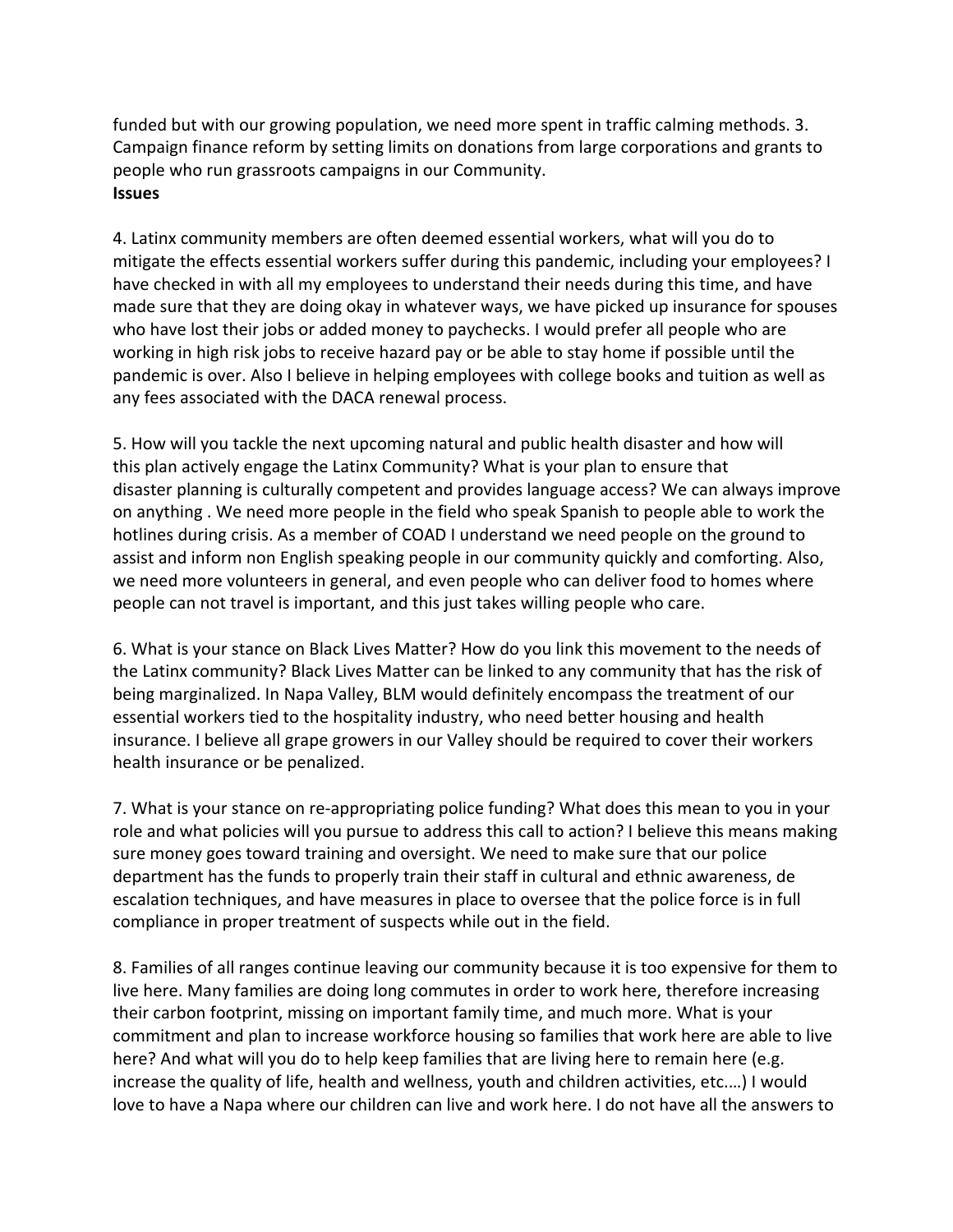that, as this has been a topic for a long time. One would be to simplify the permitting process for granny units, in laws apartments, (also known as ADU's) by making this affordable for all people. Granny Units can also help keep homeowners in their homes by helping with the mortgage. Granny units are expensive and we need to make them much more affordable for the average person in terms of the expense and streamlining of permits. I would also question the need to build as many Hotels as we want to and the money place in this in the form of housing, and land used for more hotel workers instead of our residents who already work and live here. I would also look at areas of how we can free up inventory by encouraging property owners to rent to average people, and how we can address the ever increasing amount of homeowners using their properties for second home people. Again, I do not believe we have a problem and we need a City Councilmember who truly cares about this and I believe I am that person. 

9. Do you believe it is the role of elected officials to take policy steps to assure adequate affordable housing? Yes  $x$  \_\_\_ No \_\_\_\_

9a. Specifically, what suggestions do you have to make housing more affordable? And would you support requiring new developments to set aside a certain percentage of affordable housingI do not think developments should be so large that we need to create housing specifically for the workforce.

10. According to a report from July 28<sup>th</sup>, 2020, homelessness has continued to increase for the last several years in Napa County. In 2016, 317 people were reported to be homeless. In 2020, it reported 464 people. What can you do in the role you're running for to address this important and growing issue?

I have a lot of ideas, and would like to work with community leaders in this area to pinpoint areas of families without homes due to economic crises, as well as single people, those with drug addiction and chronic homelessness, and those who have mental health problems.

11. In the role you're running for, what can you do to help ensure that transportation meets the needs of youth, working people, families, and seniors? I have used our bus system and it is often late, slow and uncomfortable. I believe we should invest in light rail for people who commute to work in Upvalley and I really do not understand why as (during good times financially ) we can not afford this? Also I would like to keep Napa youth friendly and make sure our skate park stays in downtown, a lot of young people do not have the money to commute to Kennedy Park. W

12. What action steps will you take to diversify the local workforce in your city or town? Additionally, what hiring processes will you pursue to increase the diversity of your City/Town's staff, and boards and committees. Public outreach by getting information to areas where the Latinx community will congregate, such as Churches and Markets: two places I can think of is St.